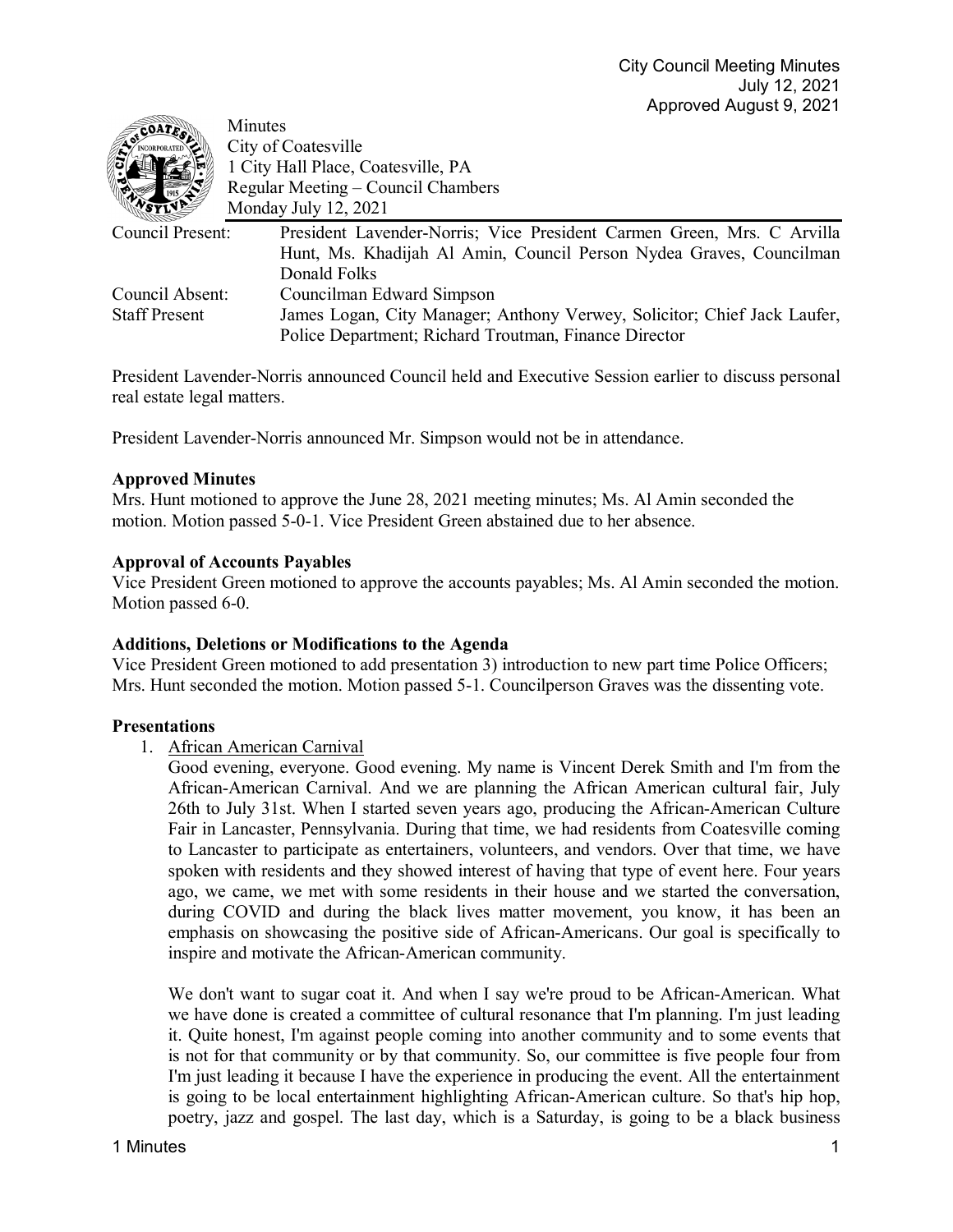expo and how we market that was residents that live in Coatesville. They'll get a different price than people who live outside of Coatesville. If you live in Coatesville it is cheaper because we want to encourage the residents to participate. There's also another group called Colorful Village who also submitted a permit for that day and we're collaborating with them to produce the Black Business Expo. So, what that shows are two organizations working together for the betterment. The long term is through the way we develop our carnival in the first three to four years. It's about community development, community awareness of the African-American community. Then it moves into a stage where it becomes a profit. Then it moves to a stage where it becomes economic development for the community because you're starting to booking national acts to perform at the event crew people from outside of the town, the closest African-American festival to Coatesville would be Philadelphia. You would have to drive to Philadelphia, Baltimore, or Lancaster to celebrate African-American culture. Why can't you do it at your own community? Why is the dollars leaving your community to go support another community? So that's really the whole vision and goal of the event. We are developing grants and scholarships specifically for black and brown businesses and organizations because we know black and brown businesses and organizations go through a lot more red tape to get grants and scholarships. We're not doing loans. We weren't grants because the end result of the grant is that whoever is awarded their grant. We have to invest in the community. And somehow his thing, apple for a restaurant gets a \$5,000 grant. Maybe they say, we're going to do one free community meal a month. That's their investment into the community. We don't want the money back. We're trying to build the economic for the black and brown community. Thank you very nice.

Natasha DJ Jones and Jermaine. He owns the barbershop and then myself, Natasha is in charge of gospel entertainment. DJ Jones is in charge of DJs and regular entertainment. It's just kind of like our community relations person. And, Jermaine is vendor coordinator with me. They have their own vendors. So again, we collaborate with them to make sure we're not duplicating services, but, it was important for us to show that we can work together. Correct. Five years ago, when I met with four years ago, when I met with the community here, it was like the residents from Coatesville leaves to go to the strawberry festival. And when you go to strawberry festival, it'd be quite honest. There're black vendors, black entertainment, but the money is not coming back to the black community. So, it's kind of like that same model, but eventually, you know, it was, it's not sugar coating. You know, you can have all types of block parties, fairs where it's a lot of black entertainment and all the back vendors, but you won't call it a black event or African-American festival. So that's kind of where we're moving into the highlight, the African-American culture. Have a good night.

2. Tower Health

There was no presentation from Tower Health at this time.

3. New Part-Time Officer Introductions

Just as we've started with the last several rounds of hire a new hires part-time officers with the City Police Department. At the request of council, we're taking this opportunity to introduce the officers, so you can put a name with the face of our most recently hired officers. We started out by proceeding through the civil service process. We had nine qualified applicants that actually showed up to take our exam. Of those nine, four successfully complete everything, including the written, the oral, preemployment background screening booklet, their oral, their psychological and the medical background, everything that is involved with selecting an officer for the City of Coatesville Police Department. All that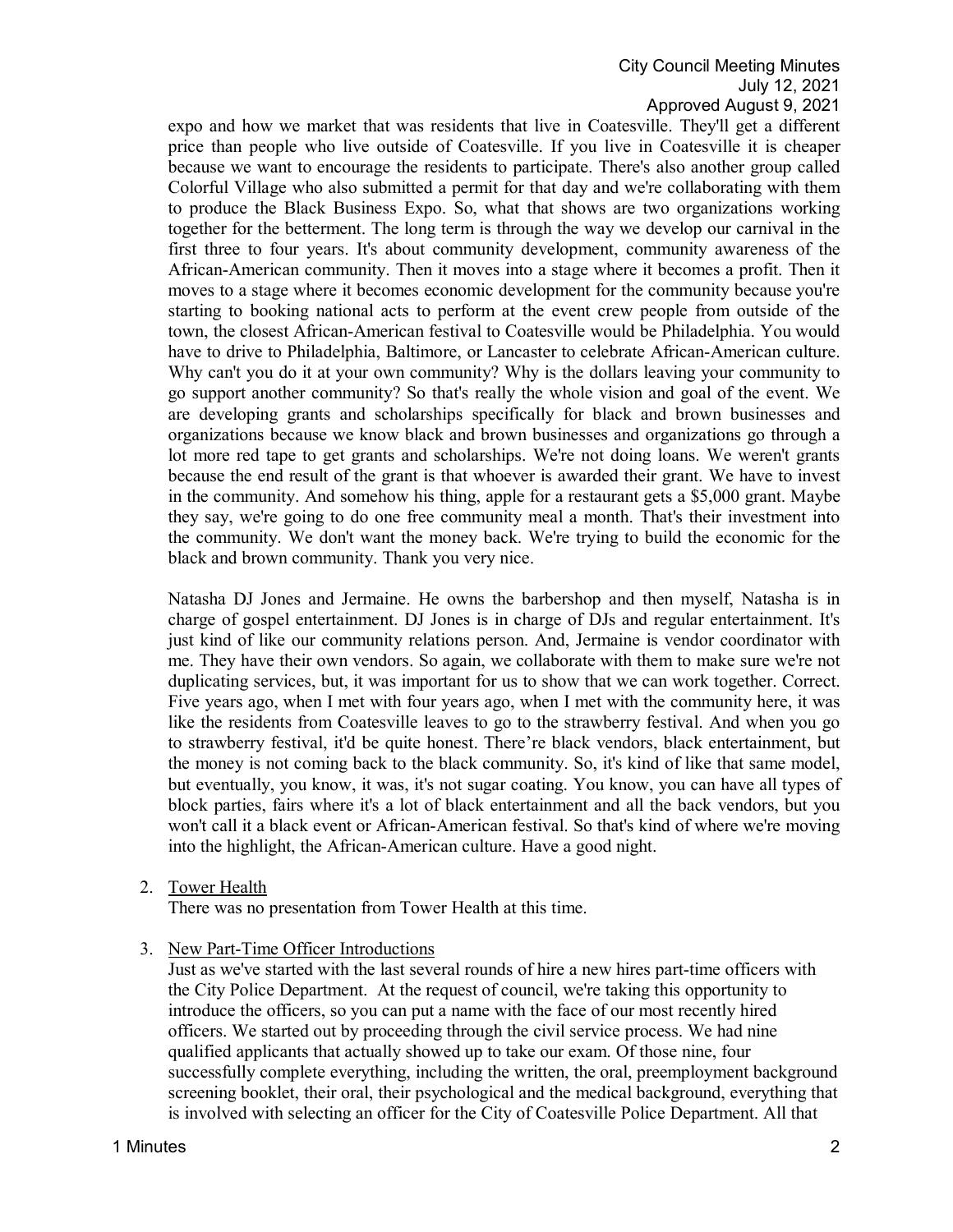we had, four successfully completed the background, the full background, the process, and one of which just recently resigned, just because his full-time job at another agency, it was taking a precedent. He just felt he couldn't devote the time that he needed to devote to his field training program here with the City. So that leaves us with three officers, that are now in their field training program. And what I like to do is go ahead and just read a quick bio on each of the officers.

Officer Bill Cahill, who's not in uniform tonight. Unfortunately, we had the heavy rains, several weeks ago, which we had some water in our closet on the north side of the building, which damaged all of our used uniforms. They only went to the dry cleaners and they're not back yet. So unfortunately, Bill doesn't have a uniform yet. In the middle behind me is Eric Petrucci, and then to my right here is Andrew DiPaolo. Just a real quick bio, Officer Cahill is a graduate of West Chester East High School, Delaware County Community College Police Academy, and holds a Bachelor of Science Degree in public safety administration from Newman University in Aston, PA. Prior to joining the City Coatesville Police Department, Officer Cahill was a member of the Westtown East Goshen, Regional Police Department, where he served as the unit commander of the criminal investigation division, the traffic safety division and emergency response team. Officer Cahill was a Task Force Officer with the Federal Bureau of Investigation Violent Crime Task Force from 2017 through 2021. Officer Cahill has been recognized by District Court and the Court of Common Pleas as a subject matter expert and drug law enforcement and firearms, and upon his retirement with a distinguished career with the Westtown East Goshen Police Department, he elected to come here to the City of Coatesville and continue to serve our residents now, but continue to serve in general. We appreciate his willingness to continue in Police work. And we're looking forward to tapping into some of the expertise that he's acquired over his many years, total 35.

Officer Eric Petrucci was born and raised in Landsberg PA, he's been married for 11 years, has an eight-year-old son. Officer Petrucci, graduated from both Kennett High School and Center for Arts and Technology in 1996. At that point, he began working as a mechanic for Knox Equipment Rentals, working on heavy equipment during the day and moonlighting as an automotive mechanic at night, he obtained his inspection and emission license during his time as well. Officer Petrucci then began a career in the construction field where he maintained and operated a fleet of heavy equipment and trucks. Next, he began his career with the Borough of Kenneth Square, full time as a mechanic operator, where he worked for six years. He also worked as a mechanic for the ants and being Nixon park, maintain all the maintenance equipment and driving a tractor trailer tanker for McGovern environmental incorporated. He's currently still employed by both companies part-time and Officer Petrucci then moved on to a better opportunity with Kennett Township as the lead road crewman, where he oversaw a four-man crew and the daily maintenance and operation at the streets department. In January of 19, he began in the Delaware County Community Police Academy part-time class, and graduated in December with his Act 120 certification. In March of 2020, he began his career as a Police officer at Kenneth Square Borough Police Department, where he is currently still employed part-time and he has elected to come with us part-time. Don't get any ideas chip! We are pretty fortunate to have Eric here as a member of the Department. And he brings a wealth of varied experience in a lot of different positions. So, he'll be a benefit to the City.

Officer Andrew DiPaolo was a 2012 graduate of Interboro Senior High School in Delaware County. He then went to Penn State University at the Brandywine Campus and graduated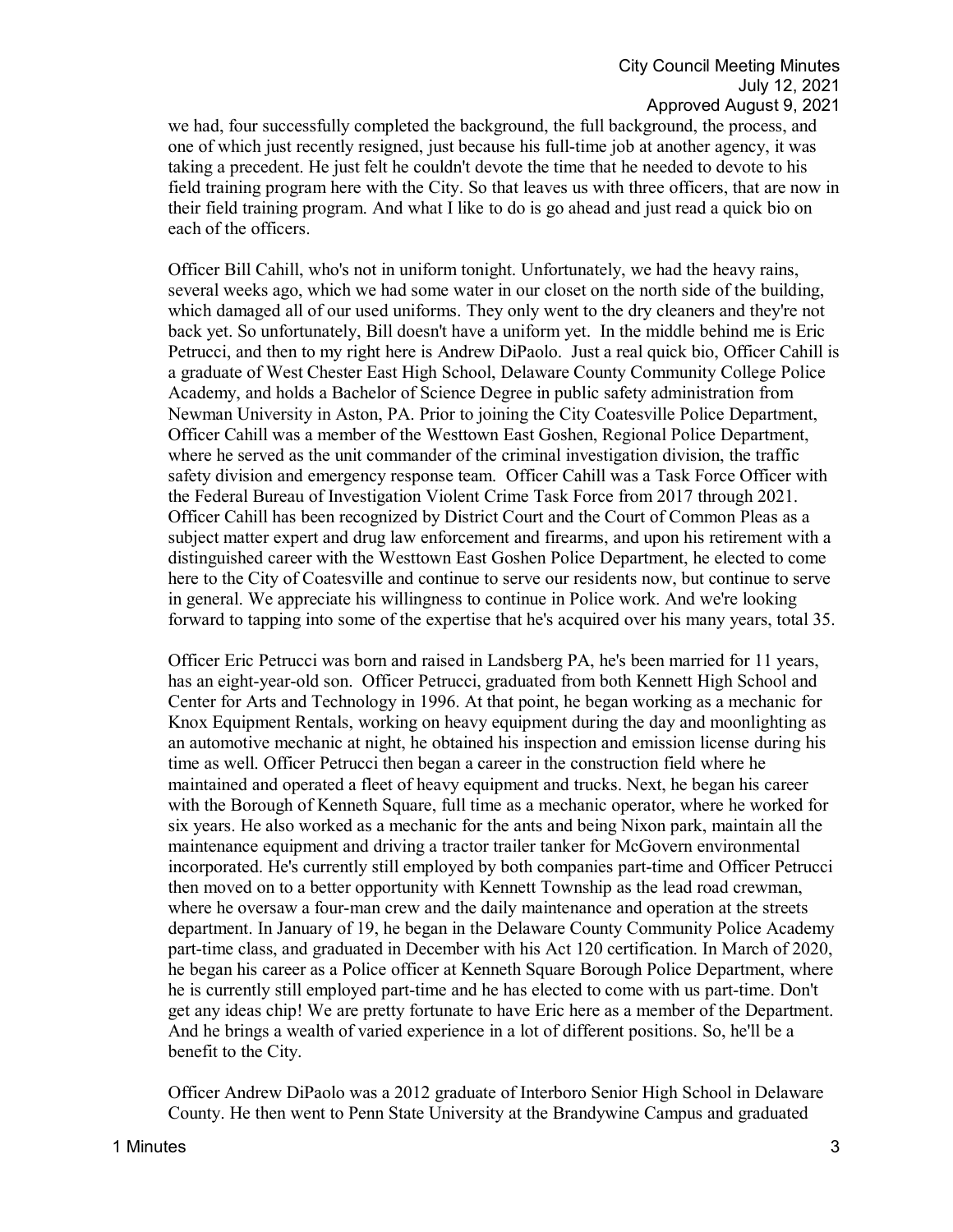with a Bachelor's Degree in Business Management. In 2017, Officer DiPaolo worked in the customer service field during and after college. He did work in this field, ranging from retail positions to work for a Law Firm in this capacity. He attended Temple University Police Academy in 2019. Officer DiPaolo has been in Police work for over one year with another test academy Police agency. And we're excited to have Andrew with us as well.

These are our three most current part-time officer hires. They still have yet to complete their field training officer program, which will last anywhere from two to three months, roughly depending on how many hours they can give us each week, and assuming successful completion of their field training program, then they will be cleared to serve the residents in another part-time officer capacity. We look forward to seeing some great things from them as they assist us with riding service to our citizens.

Mr. Folks welcomed the officers to the City of Coatesville. Here in Coatesville, we don't have much, well, what we have, we appreciate this is not a white and black town, we are black and red. This is a region that we are proud to be. So, when you come into our town, guess what? You will be Coatesville. So act like this is your home.

## **Discussion Items**

1. Meeting Minutes

There was no discussion on meeting minutes.

2. Homelessness in Coatesville

Mrs. Hunt stated it's a hot topic. It's a sad topic, but it's a necessary discussion. As you go through the City, you're seeing homelessness in a lot of different areas. They are setting up in different places. I was told today when I was working that they're setting up down in Abdala Park. I wasn't aware cause I haven't seen it down there. The issue is homelessness. It seems like they have a lack of respect for people's properties. And, any of you that know me, you know, that my heart goes out and I'll help and try to support and do whatever I can for anyone. But it seems like it, I don't know if it's because my building is on the corner of the street, but it just seems like lately they are coming to my area. Yesterday, I was coming in and a gentleman was laid up on my front porch with a blanket with his pillow, with his cell phone, plugged into my electricity and just enjoying itself. Of course, I hollered get off of my porch. And then, I took pictures of him coming off the porch so that I could send it to Mr. Logan and Council. So that when I'm saying something, I don't want it to be like, okay, we don't have any proof of this. We haven't seen this. But, I'm dealing with almost every day, they're having lunch on the wall and then they're leaving their trash. So we have to go out, you asked them to take the trash, then they want to curse you out. Then, you know, I don't want my children to get into a confrontation with them because you know, when they see mom and in the argument with someone, then they're coming and I'm trying to avoid that. So that's why I'm talking and trying to see, I know that as a City, we have done a lot to try and give shelter to the people that are homeless. We have reached out, we have put them up in different places and they won't stay or they get kicked out. Then I know we have tried, but none of them have been arrested, you know? And so now I see because they were across the street at the library and I mean, it was just, the noise was so loud. And the one day it was a Sunday. Many of you know, my husband is ill, when he was home and his therapist had come to the house. She was afraid to get out of the car because they start cursing at her. And, we did take action that day. The Police came over and took care of that. But, in the Fifth Avenue area, I don't see them physically getting hurt by any of us there, but other areas, somebody is going to hurt them. And that's what my concern is that it's, it is just escalating to a point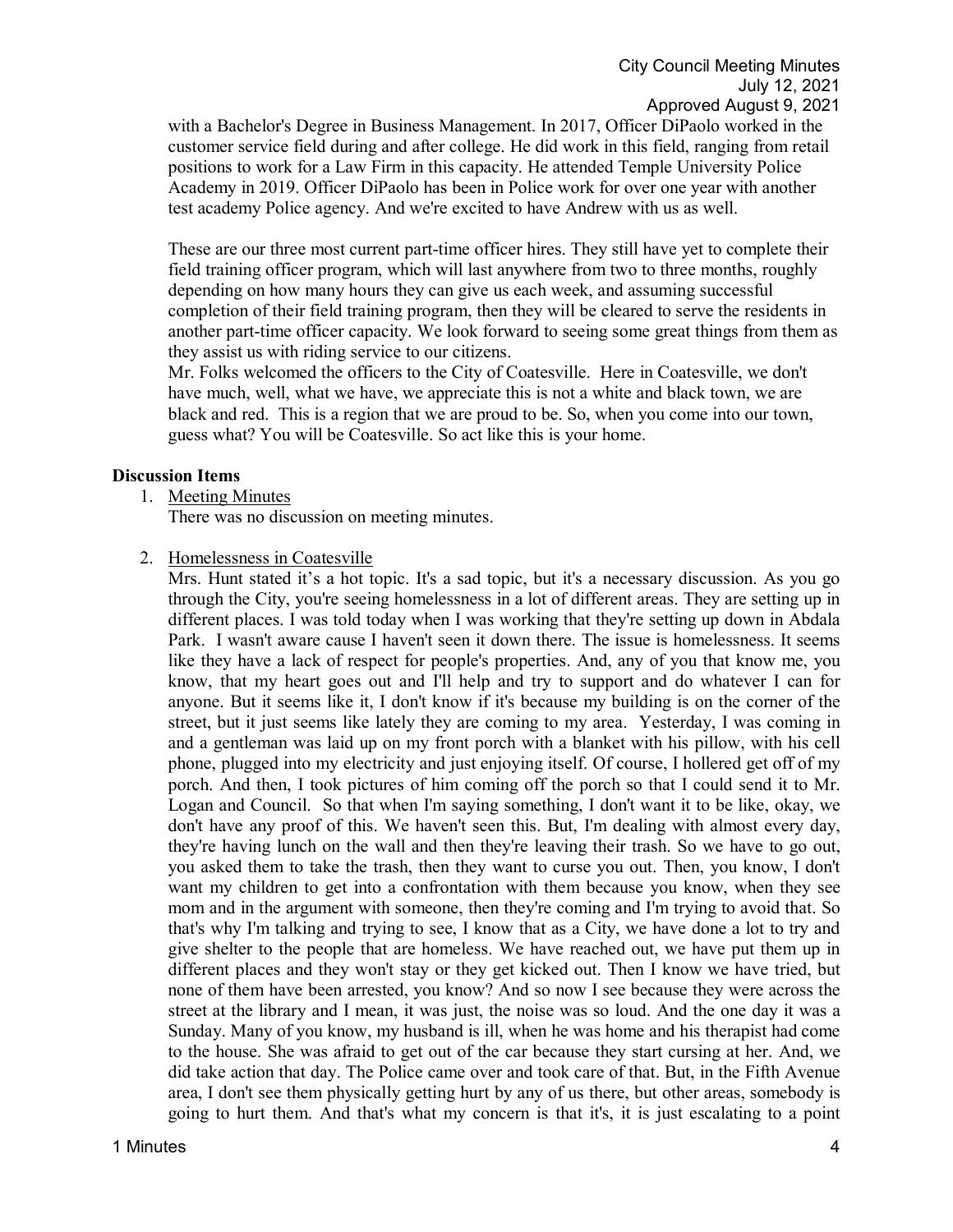where, what else can we do? I know I've gotten instruction to put the no trespassing signs up. It just looks so bad on my building, having no trespassing. I just don't like the image of that. But if I have to do it, you know, in order to get some action, then I will do it. But, they just have no respect for personal property. And one night, they were outside and a gentleman walking past, he called in and he said, Ms. Hunt, I don't know if you know, but they're outside. They got extension cords and everything running from your electricity. And so we came out, I called the Police and they came over and you know, we talked to them and so they asked me, do you want him arrested? I don't want them arrested. I just want them away from here. And, you know, find a place to live, find a place to stay. But you know, I don't know. I'm just like at a crossroad as to what can we do further? Is there anything we can further do, to stop this?

Vice President Green replied, you can't really help them if they don't want to the help, Right. And the ones that we're seeing all the time, they don't want to know. They don't want to get help. There are some that are going to the bathroom underneath the trees and over in front of Walgreens and all kinds of nastiness, you know, those reasons that you don't want them there, you feel you should empathize with their situation, right? But they don't want to go to a shelter. Exactly. You don't want to get mental health treatment. They don't want to go to a rehabilitation facility that they may be. What do you do? What do we do? Ms. Al Amin explained in that role before we used to have the connect points in the building right across the street from Turkey hill and that program was restructured and taken away. And so now when you call 211, that's based out of Harrisburg. And so if it's a homeless person, the Chief and I have worked on getting people the help, bit in some of the cases, they have burnt bridges with 211. And most of the ones that are out there by the library. Now the one guy on your property, even, I don't think he would follow up, but the others have rubbed their bridge until will not be because they've gone to the hotel, they messed up, they're doing drugs, stealing or doing other stuff. So the hotels will not take them. Even though someone else is putting the bill, they're getting away from that program. Now that the COVID restrictions have been that if they're not really doing the hotels now, but the young lady she's talking about the person that was down by Walgreens, the outreach team physically went out there within the last week. And again, and this isn't the first time they met with her. She refuses shelter. She refuses mental health treatment. She refuses drug and alcohol. And because she does not have a guardian over her, if she says, no, they have to leave her. It seems like it comes from the county. That's where they come from. It just seems like the, the rate of homelessness is getting worse by the day. Just because of mental health. We don't have institutions anymore, so they don't have to stay. They don't have to be where they don't feel that they want to be. Are they migrating? Where are they migrating from? the one that I sent you a picture of yesterday? If they can establish that they're from Chester county via an ID, a driver's license in particular shelters that are in Chester county will help them. If they are from outside of Chester County, they will not help.

Mrs. Hunt said that it just seemed like Coatesville, as soon as we're on the brink of great things happening, developers showing interest in coming to the City, then we get hit with, so we didn't have this homelessness problem in this magnitude, in our area. And now it seems like, you know, things are happening. Things are starting to look up and now, we have investors coming to the City and they see that, you know, what happens? Is it a deterrent or is it some that say, well, maybe we need to come here to help improve this. But it's just more now than I know that I've ever seen in the City. So, one day y'all gonna drive by and it's going to be an eight-foot fence all around my building. I just can't, I just can't, you know, it's,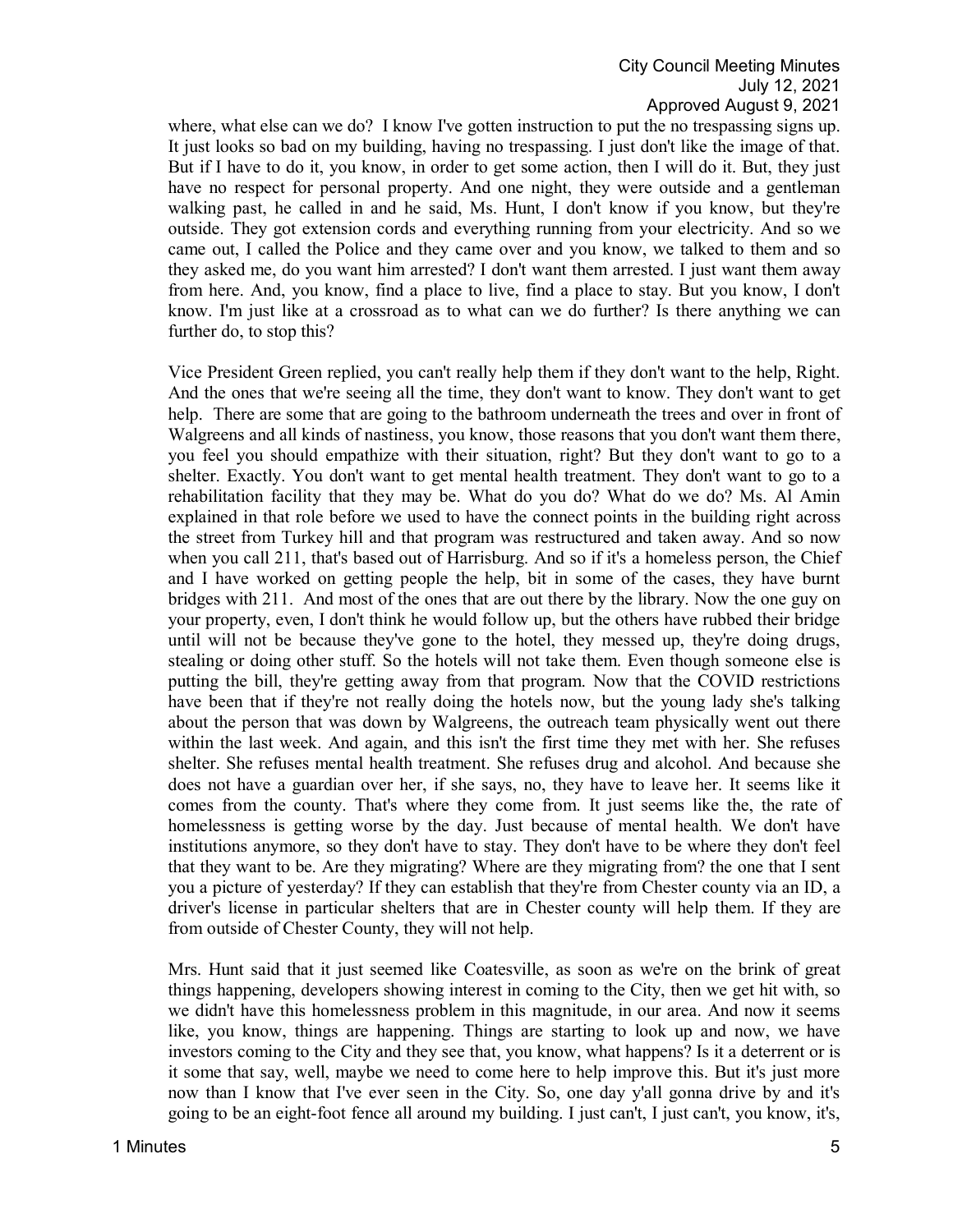it is what our hands tied. And then I don't want to feel like, I'm mean, you know, you go out there and you know that they don't have a home, they don't have electricity anywhere else, but that's not the place for you to prop up at. And then, you know, so I don't know.

Councilperson Graves stated that as you all know, from the April council meeting, I am employed by a housing, nonprofit, and housing has long been defunded throughout the country. It's a systemic issue. As long as we look at housing as a commodity, rather than a human right. There's always going to be a problem with people being unhoused. So, the nonprofit I work for does a housing first solution, which houses people as quickly as possible with as little barriers as possible to be able to qualify for our housing program and really understanding that there are layers of trauma that might make people go into a cycle of trauma, of being accepted to places, getting kicked out, denying treatment, wanting to go to treatment, not being successful in treatment. These things are cyclical. And, it's important when we are talking about people who are unhoused is to look at them, not as an issue or a nuisance that we need to solve, but members of community that need healing. And so really, it's not going to be easy to solve an issue as complex as housing and homelessness, because the issues that lead to homelessness are complex. Most people are about three paychecks or a disaster medical emergency away from being on the street. And that's the reality for everybody. So I don't think that there's a one-stop solution or housing, excuse me, I'm not finished. I'm sorry. I'm sorry. I'm not, what about housing? It's not about housing. There's a housing system. And then there's individual trauma, which people experienced for being homeless because the issue of being homeless is that you're not in a house. So it's an issue. Vice President Green explained that With that, right? But it's not about housing because some of them have been in housing and refuse to read their net worth or each time that they're presented and given housing, they're put out on the house because the bottom line is that they have to be in trauma. Exactly. They have to be treated for their mental health and they don't want the treatment when they have to be treated for their drug and alcohol. And they don't want to be treated for their housing. Councilperson Graves stated yes, but what I'm saying is that there is a combination of housing barriers in cyclical trauma too. There are two things. What I'm saying, this is a complex issue. And there are, there are people who I worked in housing. I'm the first person that people who call my agency talk to. There are people who are insightful of me. I am an administrator and information and referral specialist. So there are people who it's a very complex issue to solve and it's not, it's not easy at all, but we do need to focus on people's individual trauma, healing people in a way that they want to be healed because people are going to refuse when they're not ready and, and people don't have to take treatment.

Mrs. Hunt asked Councilperson Graves what is your method for healing? Does your organization offer that treatment? How do you deal with the consistently talk about healing? So I'm asking, what level, what degree, what type of healing are you referring to? That's what I'm asking. Councilperson Graves replied there are organizations that have like trauma informed specialists that work with people on an individual basis and, you know, help them work through trauma, help them navigate the housing system and understanding that they have trauma. But sometimes people do refuse people. I mean, people have the right to refuse medical treatment. Mrs. Hunt asked that the organization that you work for, you live here in the City. You're part of the City Council, and you see these people on the street, you see them without homes, without shelter. Does your organization reach out to them where they are or is it a system where they need to come into your facility? Councilperson Graves replied no, I have reached out to so many of the people that live on the street, because we're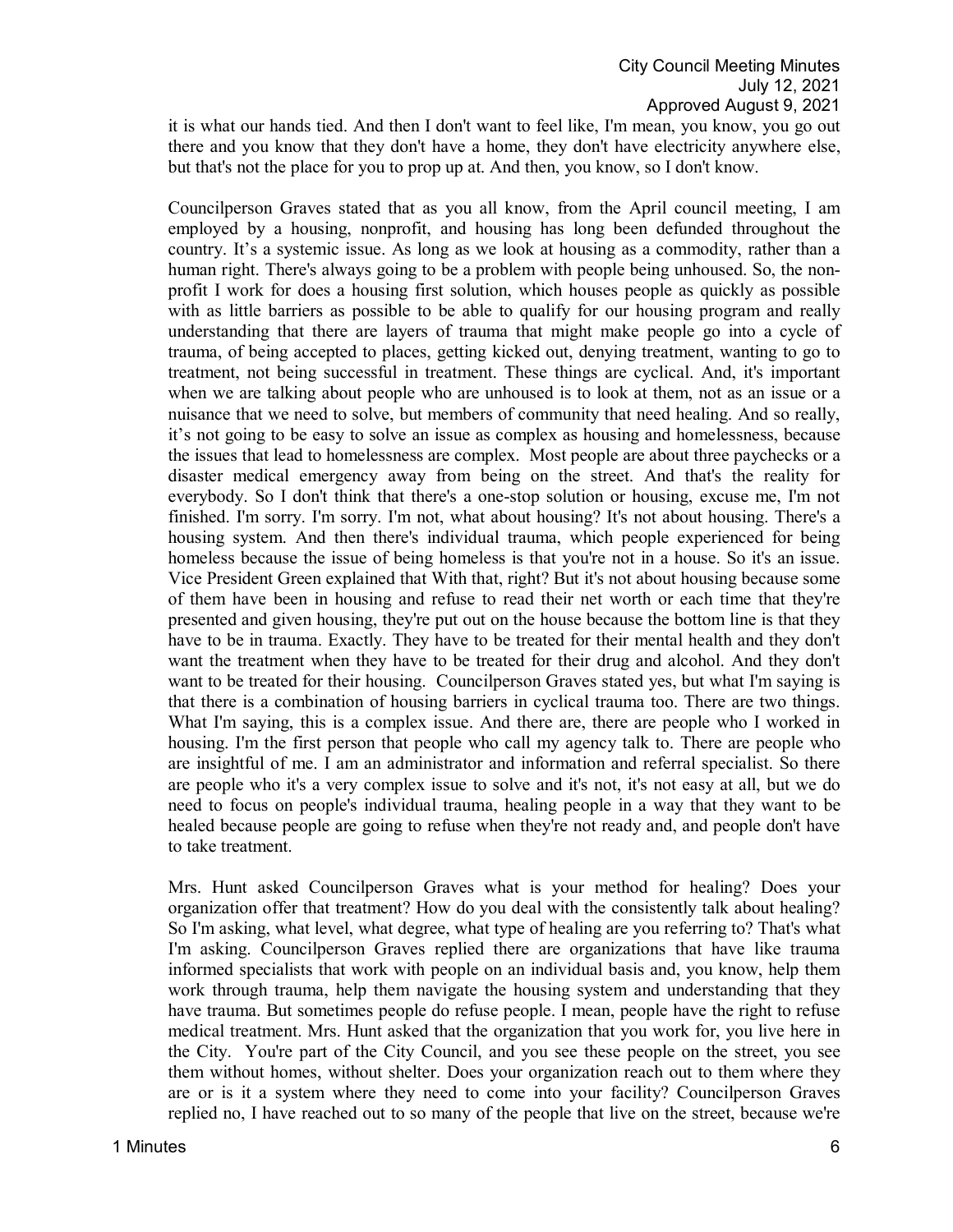thru the county you'd have to call to online and get referred. Ms. Al Amin explained then Outreach comes out, when she comes out, they come out because Chief and I just helped the person and the outreach team came out. She refused any services. Councilperson Graves explained that the person has the right to refuse. Vice President Green stated that we get her help, but she doesn't stay, she gets out. Like all the discussion. What do you do? Because you're on private property and they are defecating in the bushes, it's smelly, full of paper everywhere. What do we do, because we've not be arrested any of them. So the fact that they continue to refuse help, What do you do? You go through the philosophical reason of why they're homeless and what the next steps or, and how we handle this. Because people are trying to help. Noone is trying to cause any criminal issues. They have to figure it out because they can't live. You know, they could go take up residence in my back yard or your backyard. Mrs. Hunt explained she came home, the one night, and there was a guy on the porch and he had, I called Chief. He had cardboard or something on his back. Like he had wings or something and he was hovering over the door. And I'm like, what in the Sam, hell I didn't quite say that, but what is this? And so I had to call Chief. and you don't know the extent of it. You don't know the extent, the mental illness, that's the thing. And if I try to approach him, I try to walk on my porch and approach this person. And then something else happened. You can't do that. So, but I can't have that at my home. I just can't, you know, and I've tried to be as kind and as I can, but you know, something has to be done. I cannot have that.

Ms. Al Amin explained there was one gentleman that I don't know, chief, what was it between you and I am calling different places and he continually reviews, but we kept trying. And then what, what did, what did, did take about four or five months? And then he finally agreed. And the young lady that you're referring to chief, we've been trying to help her off and on for over a year. Right? If not long for over a year. Mrs. Hunt explained one-night chief, when I called you, the guy had came past and had put blue bandanas to on my sign to the railings on both sides and the front of the house. And then when they looked at the cameras, Chief was able to find out who it was. And then later, I guess, the next day or so he came back and he apologized and he said, but everything I tag, I own. Yes. So, I mean, that's what I'm dealing with it right on the main street. So, you know, it's, um, it's, it's a little unnerving. President Lavender-Norris explained that what we are saying when we try to help them try its organization as the local government, that's not in our purview. That's not what we do is not what we're required to do. It's not what we can, we are looking for help for them as residents, as individuals, as someone that cares, not just about them, but about convenience, because I can tell you, and I don't want to sound cold-hearted uncaring, but I think it's horrible. Riding down the street on Lincoln highway, seeing people live comparably as if they're in their homes or on the beach, or what have you with all their belongings spread out around them. For me, that's a deterrent to our growth. And we don't just want to build buildings. We want to build our community. People in the community. We don't need the determinants. And again, I don't want to sound cold-hearted work careless, but I do want to make it plain that we want to clean it up. As a Council, that's what we want to do. We as council, can't place them in homes and things of that nature. I just wanted to make that point clear for everybody's understanding. There has to be something where reaching out for help. So if anybody viewing on YouTube or in the audience or anywhere else, if you have any idea of how we can help them, to help our City, please let us know. Please contact City hall, Mr. Logan is here as well. Mrs. Hunt stated the library has posted a No trespassing sign. They did put it up because they were just evading that whole area. So, did one, one day the guy had a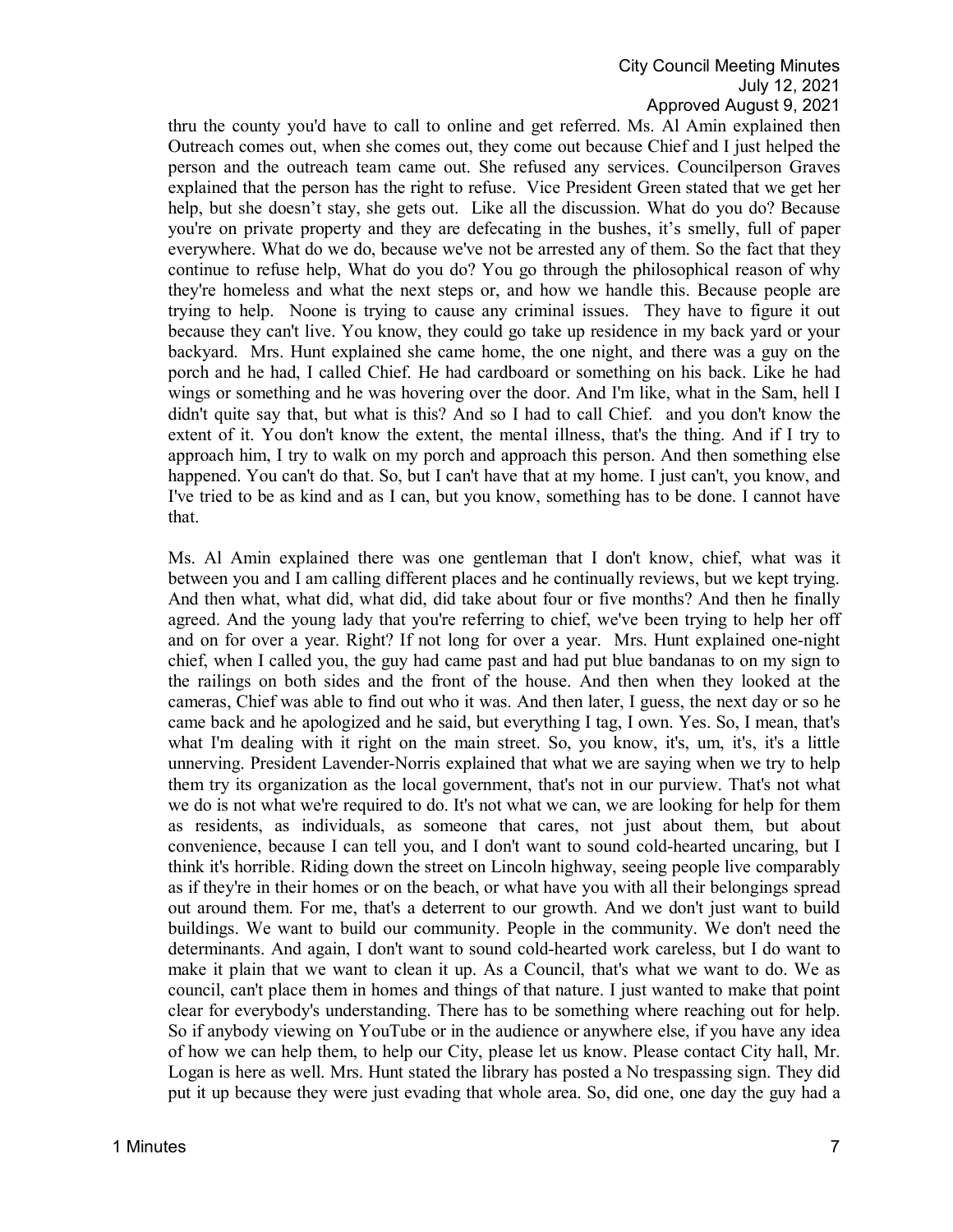barber chair out there and people were walking up getting their hair cut. And I'm like for real homeless, but he had a barber chair and people were getting their haircut.

# **Citizens Hearings – Regular Action Items Only (3 Minutes)**

There were no citizens comments on regular action items only.

Vice President Green motioned to close citizen hearings on regular action items only; MS. Al Amin seconded the motion. Motion passed 6-0

# **Regular Action Items**

1. Receive and consider a motion adopting a resolution of the Council of the City of Coatesville supporting the filing of a grant application with the Chester County Department of Community Development for 2021 Chester County Community Revitalization Program Grant Funds for improvements in the City of Coatesville consisting of improvement to stabilize and reopen Wagontown Road. Mr. Folks motioned to approve a Resolution of the Council of the City of Coatesville supporting the filing of a grant with the Chester County Development for 2021 Chester

County Community Revitalization Program Grant Funds for improvements in the City of Coatesville consisting of improvement to stabilize and reopen Wagontown Road; Vice President Green seconded the motion. Motion passed 6-0.

Mr. Verwey explained this is a project to repair Wagontown Road, between the City of Coatesville just off of Manor Road. It is about a hundred feet or so off roadway that has kind of caved in and going into the valley there. And that happened, I guess, back in 2014. So the road has been closed now for about seven years and working with Valley Township in this case, the road actually goes into both communities. So part of it's in Coatesville apartments in Valley, and they've asked us to join them with this grant application to try and get this road repaired and open. I think we're still looking at two years down the road, but we have waiting, but we've agreed to try and help them out. In that case, it is their grant. We're going to be supporting on a secondary basis. It's been closed for seven years and it's a little difficult sometimes for emergency vehicles and other things to get down to that area of the community and Valley Township. So that's what we've done is brought this to you guys today. Mr. Huston explained Valley township obtained a \$1.5 million grant towards the \$2.1 billion cost of repair. I believe PA American water is going to also kick in a hundred thousand dollars towards the repair because they have a line that runs along Valley Road in the areas that's damaged. I believe Valley also has a sewer lateral that runs through that area that services 3,400 people. The City is requesting this grant as matching funds. So, it will be for \$500,000, which will bring to a 1.5 up to the 2 million. And then with the PA American Waters, \$100,000, that'll cover the \$2.1 million in repair costs. And they'll start that process as soon as they have approvals in there. I think the anticipation is that the construction will begin in 2022 and be done in probably fall of 2023.

2. Receive and consider a motion adopting a resolution of the Council of the City of Coatesville supporting the filing of a grant application with the Chester County Department of Community Development for 2021 Chester County Community Revitalization Program Grant Funds for improvements in the City of Coatesville consisting of a parking garage for the Coatesville Train Station.

1 Minutes 8 Vice President Green motioned to approve a Resolution of the Council of the City of Coatesville supporting the filing of a grant application with the Chester County Department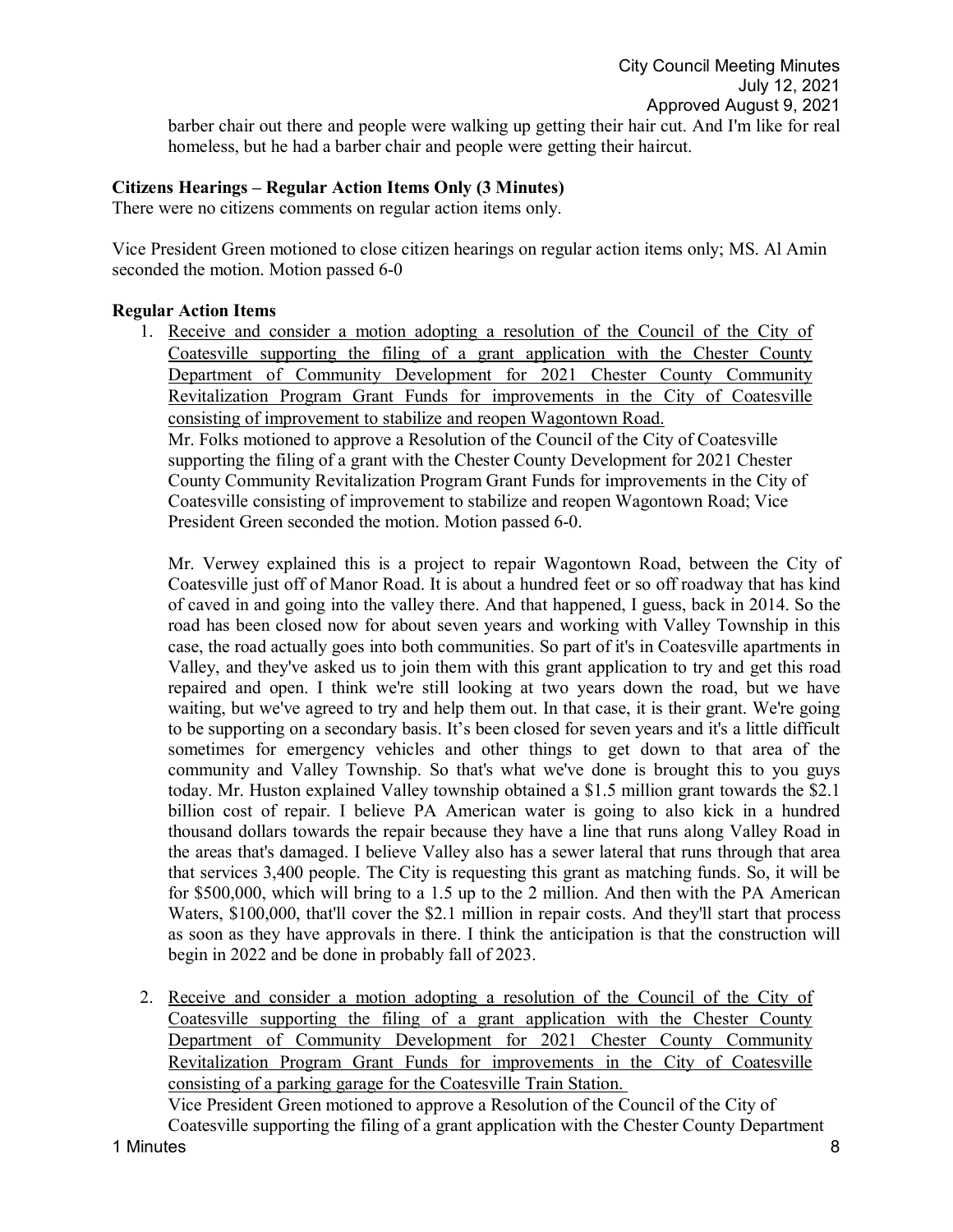of Community Development for 2021 Chester County Community Grant Funds for improvements in the City of Coatesville consisting of a parking garage for the Coatesville Train Station; Mrs. Hunt seconded the motion. Motion passed 6-0.

Mr. Logan explained this is a continuation of the CRP funding at the City of Coatesville submits over the last two years, we have received \$500,000 in \$1 million from the County on this submission will be for \$1 million. And it's to add to our capital stack or the construction of parking garage.

Vice President Green motioned to close action items; Councilperson Graves seconded the motion. Motion passed 6-0.

### **Reports**

1. Solicitor

Mr. Verwey announced he worked on zoning appeal related to 338 West Lincoln Highway; Zoning and Codes issues involving various properties within the City; Real estate matters involving City properties and matters related to pending opioid litigation involving opioid manufacturers. Now they're being sued by a State Municipalities to recover funds for expenses related to the opioid epidemic.

2. City Manager

Mr. Logan started with the Business and Economic Development updates. Today or this afternoon, ECON partners, which is our grant consultant, confirmed submission of our grant application for the Department of Transportation RAISE grant. This is for again, our parking garage facility. This goes to the capital stack of that facility. The submission is one of many in the pipeline to secure approximately \$11 million for the construction of the train station., RAISE, is an acronym for Rebuilding American Infrastructure and Sustainability and Equality. It was known as BUILD and formerly known as TIGER. Today we also received news that Senator Casey has submitted the City's train station project to the transportation housing and urban development and related agencies subcommittee, to support funding. This will go to the appropriations committee for consideration. We are very excited about that. And, we certainly appreciate the efforts of Senator Casey's office as well as several other elected officials, from our City Council members who are kind of commissioners, Representative Dan Williams and Congresswoman Chrissy Houlahan, they've all been very supportive, also Senator committed. We have tremendous amount of support of behind our train station efforts, and we're very excited for this particular submission, it supports the project. As I mentioned, the actual application, dollar amount is four \$8 million. We are keeping our fingers crossed. It's not common that such a large ask will be received of the appropriations committee view. It's not an open-ended it's at least six or five. In addition to the City of Coatesville submissions, the County had two other submissions. So, three came from the county and we hope all three that will be successful.

This Saturday, the City of Coatesville, is going to partner with the new workforce and job creation company out of Morgantown. I think I sent this information to you all on this weekend. The company is called Photogenics, they will host their first job here in City Hall this Saturday from 10 to 2. All job seekers are welcome. This is part of a series of workforce development partnerships that the City continues to build with industry leaders. We have now partnered with Urban Outfitters, the Morgan Truck company, CTDI grant buses, and now Photogenics. We are very excited that this organization is going to be coming to the City.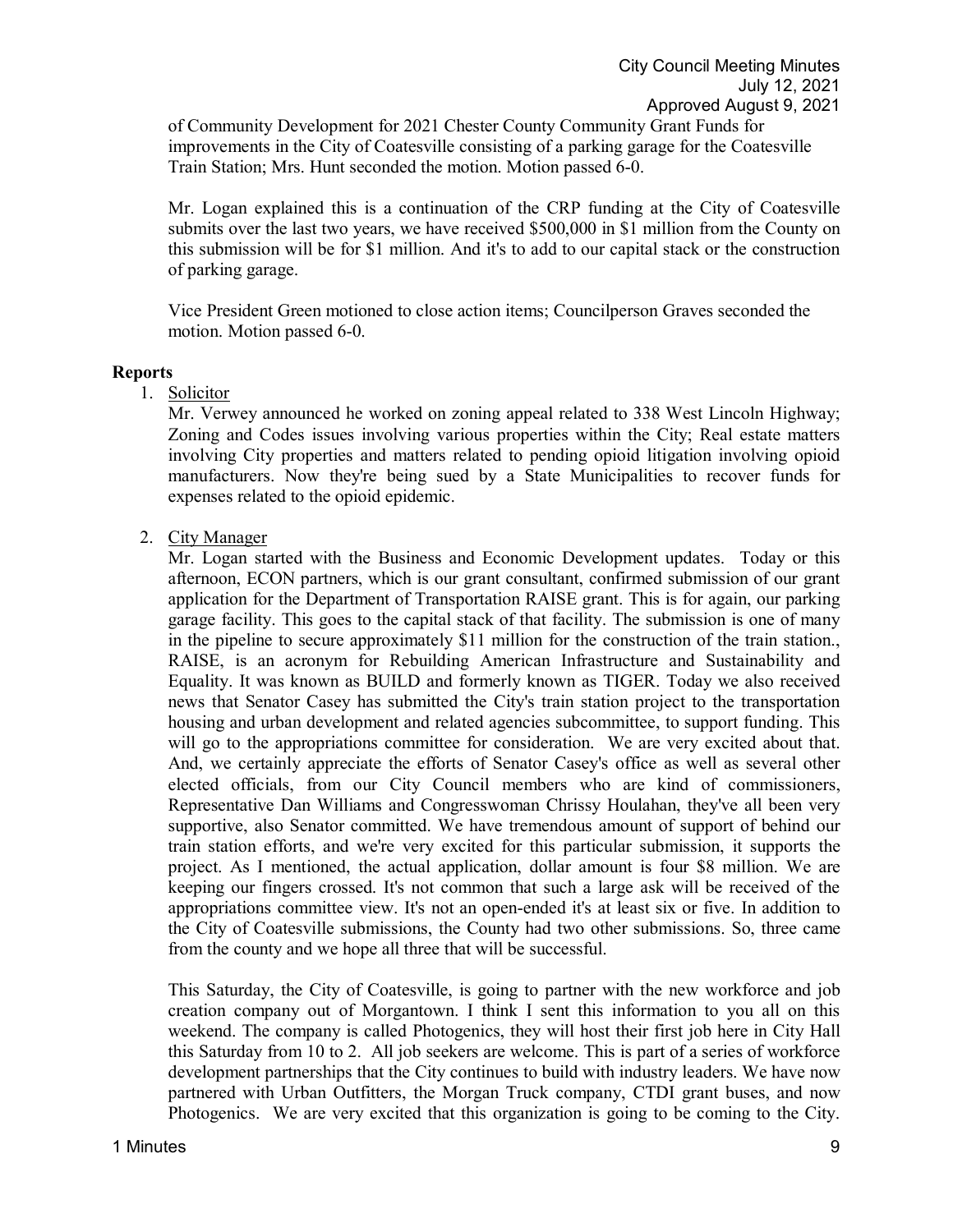They are looking to hire 200 employees. My hats off to a number of individuals in this community that help spread the word, they're going to have a food truck, which I'll certainly be there for that. Photogenics is located in Morgantown. They are working, I think with TMACC to provide some transportation opportunities for those residents here in Coatesville that might not be able to get to Morgantown. We are very excited about that partnership. I'm going to take one of these and pass them around, this is information on SEPTA. Not only is SEPTA returning to the City of Coatesville, via the train station, but they will also be taking over or transitioning, the Krapf Bus route. The transition is slated to occur August  $1<sup>st</sup>$ . As part of this transition process, we're looking to get SEPTA key fare instruments into the hands of our residents. So, within the next week or two, you might see a huge SEPTA bus parked in the Third avenue. A lot of that is to anyone who was interested in buying the key cards. They will be out there for a couple of days as a kickoff to this new initiative or this new program. This will allow passengers to, as I said, acquire key cards that will provide them with reduced fares instead of paying cash. There is some incentive to get it out there once you see that truck.

Representative Chrissy Houlahan, hosted a town hall meeting last week. Some of you may have heard about it as a follow-up to a town hall meeting. I think she had about a year ago, maybe a year and a half ago highlighting the importance of apprenticeship and workforce development programs. Earlier that day, she did visit the Brandywine Valley Aging and finished up with a brief meeting at Midway Arts with a few of our local business owners there. Later on that day, she met with the Morgan Truck Company, which is one of our workforce development partners, to tour their facility. She was a busy Congresswoman that day.

Onto the Grand Prix, which is September 8th, at 8:30 am, We are moving full steam ahead. Sponsorship commitments are continuing to come in. We are anticipating a huge turnout this year for the Grand Prix. And for those of you who are not familiar with the Grand Prix, you can go to the Coatesville Grand Prix's website. All of the information is there for you. And we're very excited to be hosting our 5<sup>th</sup> Annual Vintage Grand Prix in the City of Coatesville.

This past weekend, we also had a Pop Up and Shop, which was the first this year. The Pop Up and Shop is an opportunity for our local businesses, small businesses, minority owned businesses to come out in a pop-up and shop open market. We had 13 vendors this past weekend and it was good. Traffic was a little light, but this was our first one. We do anticipate future pop up and shop events to bring out more people. And then the last item I have is, The Sounds of Summer Jazz Music Series that kicks off August 27<sup>th</sup>, This will be at Abdala Park. The Jazz Series will run every other week until October  $8<sup>th</sup>$ . All shows will be at Abdala Park. If you have any questions, you can go to our website or you can contact City Hall for more information. It's just, it's a free event. You just come out with your chair and your beverages, non-alcoholic, and enjoy the nice sounds of Jazz Musicians.

One last item, I just want to take this opportunity to say thanks to a number of people that make a lot of things happen in this community that often times we don't recognize. And these are some of your neighbors, some of your friends. I'm not going to go down the list of names but, the individuals know who they are. You know, one thing about this City is we have a number of people that are willing to give their time and their energy. And, and no one really knows who they are. They don't come here. They don't look for any praises or accolades. They are just doing what they do. They feed people with pizza. They come here with shovels,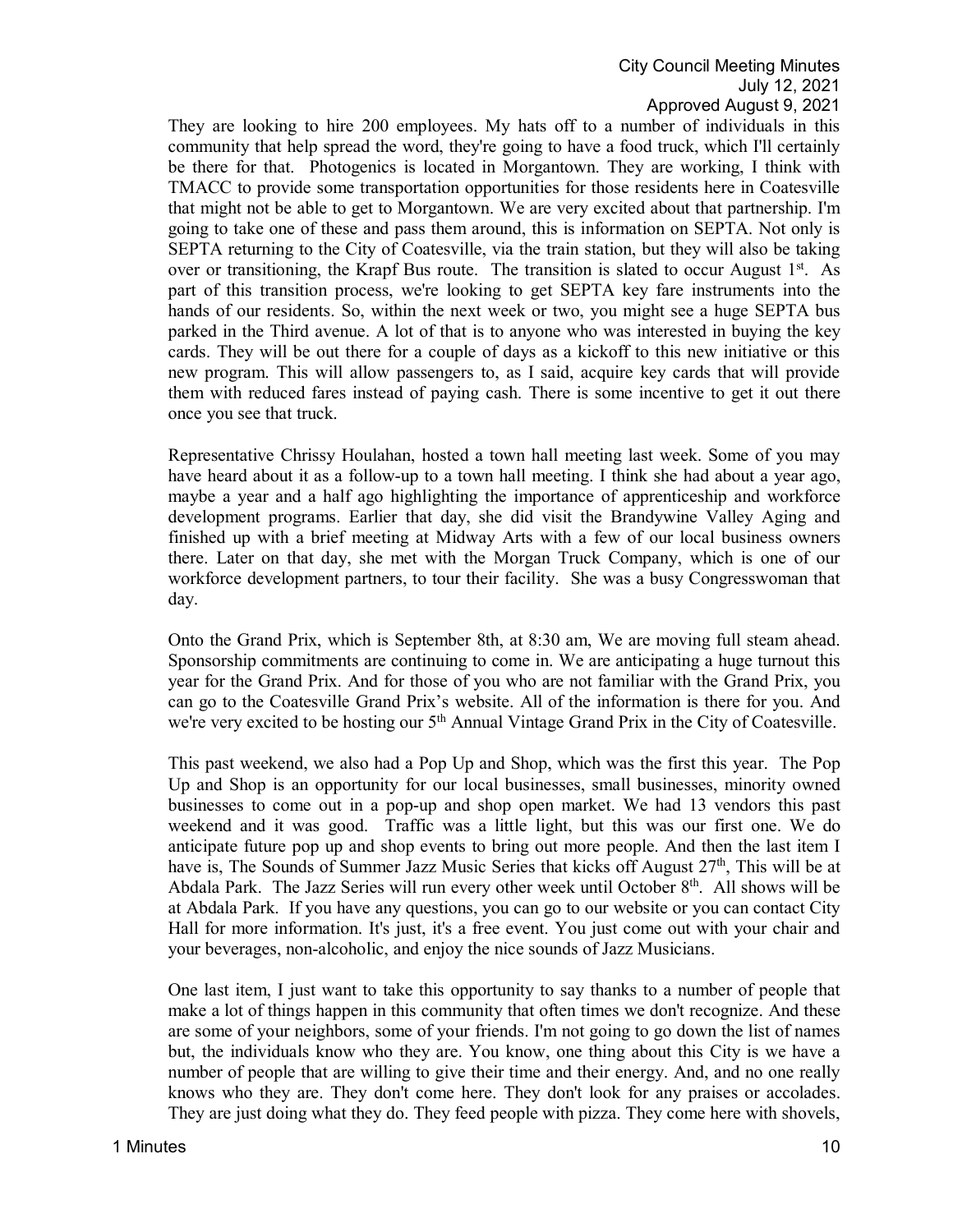rakes and forks and things like that on weekends. We just have a tremendous community here of individuals that some of them have some of the best catfish around which for whatever reason, they're not making it right now, but I'm not going to go into that. They can miss a time. We really have begun to turn this community around and Mr. Smith is coming out with his organization. This is what Coatesville needs. We are not going to go back to the days of the Steel mill. That's not going to happen. We are pivoting right now. We are looking at cost savings in every department of the City, and we're looking to work with our young people. We are also looking to work with our seniors. We are making the turn. It's not going to happen overnight. We ask for your patience sometimes we don't get it, but we know that you you're hanging in there with us. But again, I just want to just thank, you know, some of those, you know, unsung heroes, if you will. And also think, you know, individuals that work for the City, our staff, Ruthann, she does a tremendous amount of work for not only me, but everyone else in our organization, Chip Houston, Chief Laufer, Rich Troutman, the man with the plan our financial genius. There is a lot of other people, Jessica, Leslie, Barbara, Mary, Linda, Stacia, Steve, Andrew, the list goes on like that. Our public works guy, Julius, Andrae, Kyle, and Aaron. So again, we're, we're all trying to do it. We're all trying to make a difference in our community. And, certainly we can't do without you. It's a welcoming opportunity to serve this community. We don't always get it perfect, but we're trying our best to get it right and we appreciate your patience.

## 3. Assistant City Manager

Mr. Huston provided a short update as the county is no longer doing full updates on Covid. Concerns around the Delta variant are not so high in Chester County as we are relatively high on the percentage of vaccinated communities. 89% of eligible residents have had at least one shot  $-18$  and over. Including the overall population (under  $18$ 's) we are at 76%. New numbers posted Chester County has a positivity rate below 1% with only 26 cases reported in the last week.

In response, as we are meeting here in person, Coatesville will be returning to normal from an office standpoint. Beginning Monday, August  $2<sup>nd</sup>$ , the main door will open at 8:30am as well as the service window for the Codes and Finance departments. They will remain open until 4pm (currently the hours are 10 to 3). We will still ask that you continue to wear masks in the building.

Public Works has both splash pads are up and running. The daily hours are 10am to 7pm through Labor Day weekend. We got the repairs done to Lincoln highway and the chemicals have been changed over from what would blew to what is now available for us today. So, that's something for you to, you know, especially this, this heat wave here lately has been really good. I went by yesterday and it was a nice crowd of kids out there, splashing around. Grass cutting never seems to end.

The Public Special events are available on the City's website calendar. There are a couple of things of note coming up for City residents that are City sponsored events. The Coatesville Invitational Vintage Grand Prix will be on September  $17<sup>th</sup>$  and  $18<sup>th</sup>$ . The race day festivities start at 8am. New this year is a Cruise In on Friday night on Lincoln Highway between  $1<sup>st</sup>$ and 5th Avenues. No registration needed just bring your favorite ride into town and show it off. Times are 6pm to 9pm. Other community events of note are: 2nd Century Alliance Block Party – July 17 from 5 to 9 at the Gazebo; Family movie night at Abdala Park – July 24 from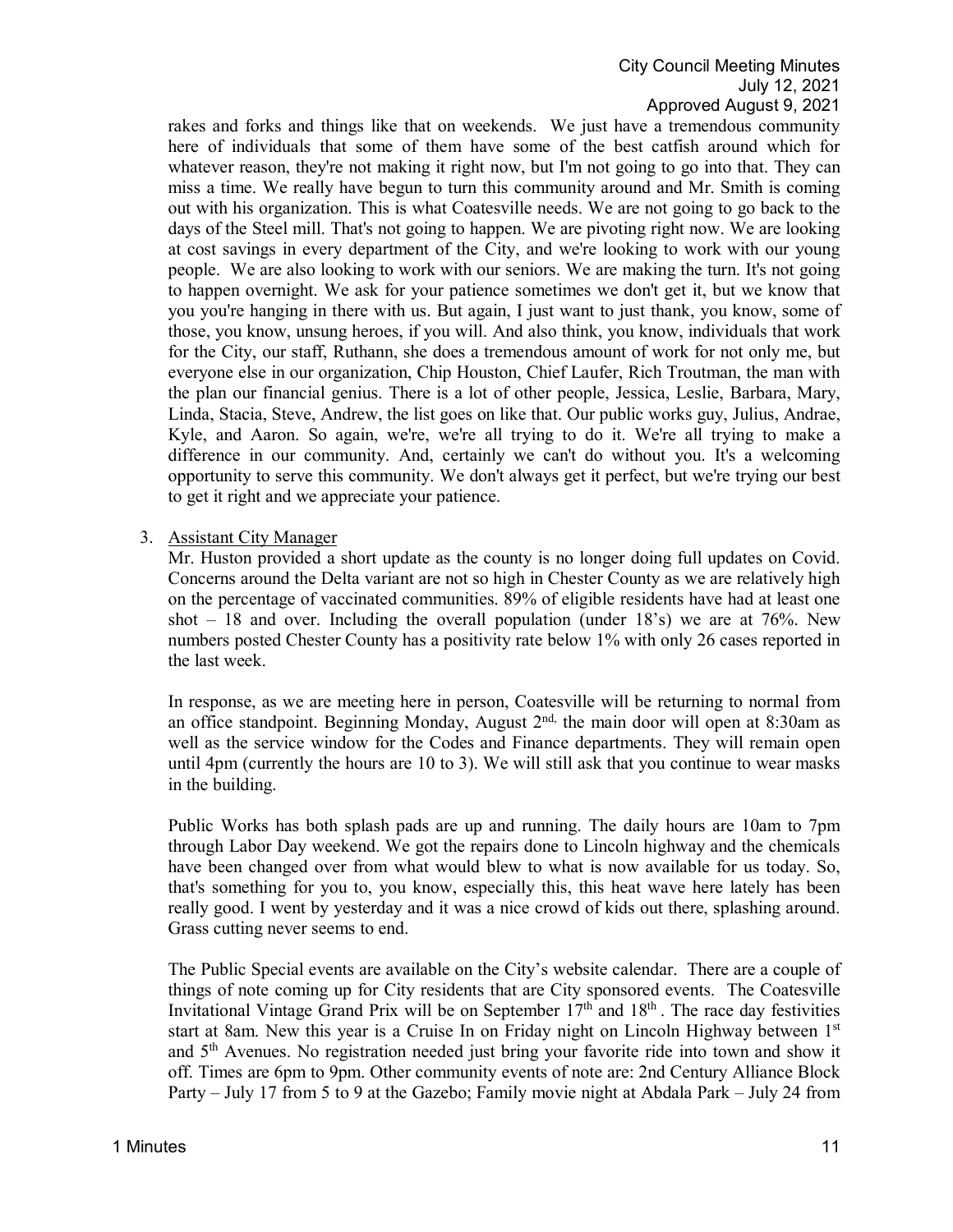# 4. Finance Department

Mr. Troutman stated tonight's comments will be a little longer and in a little more depth than in previous months due to our review of the closed first six months and the remainder of the year. First a few generic comments, the first half of the Federal Rescue Funds known as ARPA has been received. We are working with the bank to segregate them as discussed in the June 28 meeting. The funds will largely be held until storm water planning is performed. About a quarter of the funds will be expended this year according to regulations for compensation, costs and lost revenues attributable to Covid.

An intern is scheduled to start within the next week or so. We are excited to have essentially a rising junior at West Chester who will potentially be with us through the Fall. She is going through the background process. An extra benefit is we were able to get funding through the Pennsylvania Municipal League for \$5,250, or about 11 weeks.

The Strategic Plan is progressing. The consultants are formulating recommendations and projecting impacts. In the next two weeks we will be circulating a summary document to provide a common starting point, baseline if you will, to lay the foundation for RKL's report. We are working with RKL to determine specific next steps and when they will occur. Some of their initial assessments are included in the financial summary to follow.

For the six months ended June 30, I first want to thank the finance team for their work closing the books so expeditiously, which included working around a holiday weekend. As you will see from the financial summary provided in your packages (the circle/square schedule), the first six months seems rather good, with most funds, especially the GF having sizeable surpluses and being favorable to budget. With 50% of the year completed we are reporting 47.0% of budget for General Fund expenses and slightly over 50% for Solid Waste and Liquid Fuels. Both of these Funds incurred seasonal expenditures, explaining the higher expenses. Recall in most of the first six months I would mention "timing" events and since a few of these occurred in January I used the technical term "stockpile" these one-time revenues. What we see in this six-month report, the City, even with the stockpiled items, lagged behind the revenue budget by almost \$300,000. Expenses being favorable to budget allowed the City to be favorable for the first six months.

These last few statements are a window into the remainder of the year. The additional reporting tonight will focus on the projections for the remaining six months. As an overarching comment, the annual budget is still attainable; tenuous, but attainable. It will require three basic themes: Continued monitoring of expenses, deferring to 2022 where appropriate; No significant ability to "cut" expenditures to solve current budget concerns; and Grow revenue.

The last two are paraphrasing conversations we've had with RKL. Expenses are generally budgeted equal between the first and second halves of the year, but revenues are weighted more to the first half due primarily real estate taxes. Given the revenue shortfall in the first six months, there is going to be more pressure on the last six months overall.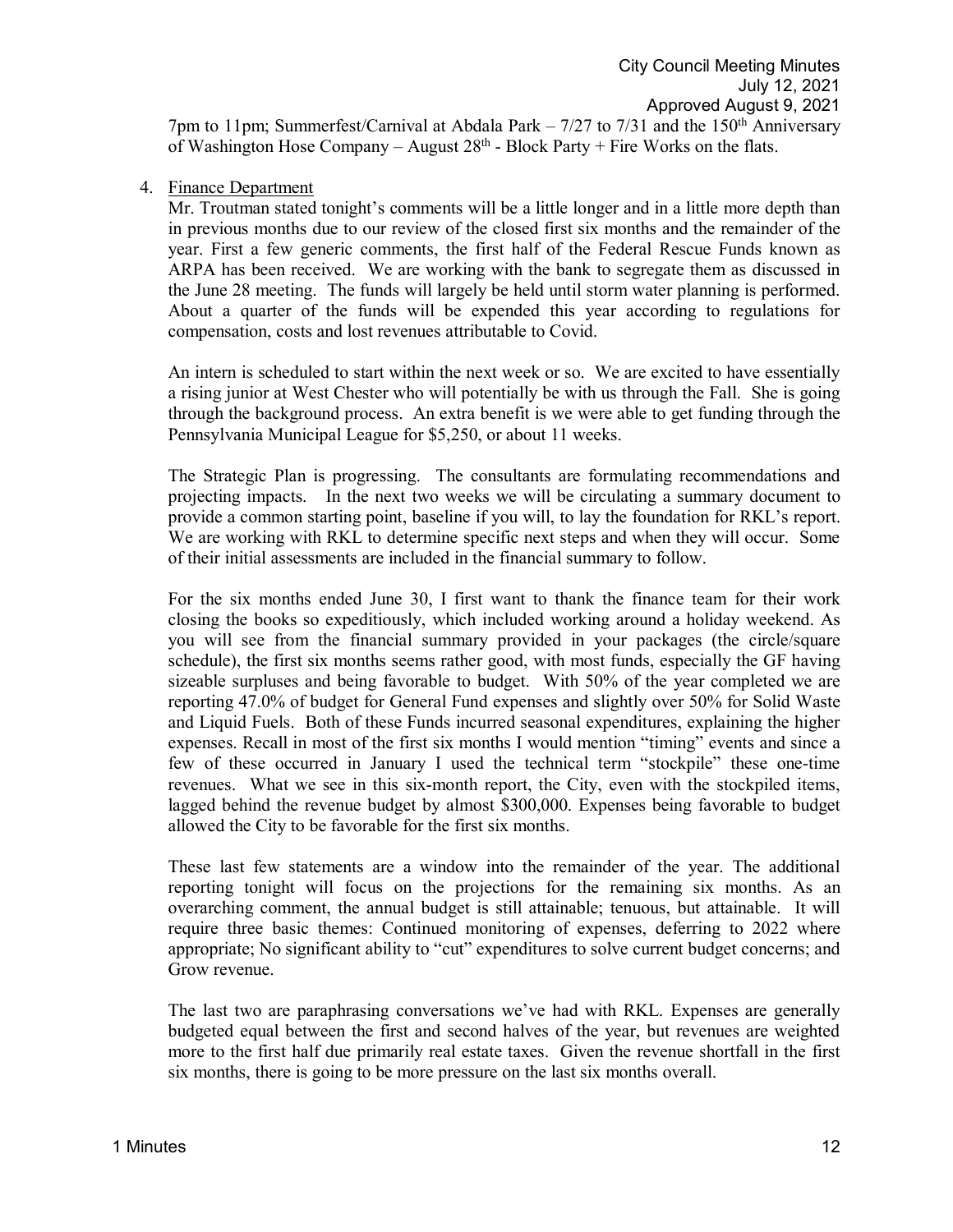The areas of concern include: Earned Income Tax collections will be heavily dependent on the transition from Covid to recovery economics for income earned from April thru September. The timing of receipts will be in August and November. While we are confident employment will continue to improve, it is the timing of concern. One action is the continued sponsoring and proactive actions being undertaken to support job fairs; which helps the City economically in addition to the larger benefits to employees and employers. Sales of RDA and/or City properties is a major component of this 2021 budget. This too is a timing concern. For example, regarding the flats, if it does settle in 2022 the bulk of the benefits will still be reflected, albeit delayed from when budgeted.

Licenses and Permits: The City performed analysis on its Licenses and Permits, noting both the rates were low and the compliance was low. Rates were increased for this year and initiatives were identified to start in 2021. For example: Business Privilege Licenses were historically issued from a fairly stagnant database. The initiative underway is to identify existing businesses not previously identified. About 300, or 50% more, are expected to pay for licenses this and every year. Rental Inspections were historically performed based on landlords requesting inspections. Over time this compliance degraded to less than 50% of what is projected as the required level (800 annually verse 1,700-2,000). The initiative underway is proactively pursue inspections not in compliance with the City Ordinances (maximum allowed is bi-annually). These and other initiatives are expected to help in the second half of the year make budget. In closing, alerting Council of an uncertain second half due to major timing issues, but continued focus on expenses and implementing initiatives.

## 5. Police Department

Chief Laufer provided some of the Police Department statistics. The main part is in your packet. There were 1866, 911 generator calls for service, for the city police department. That was up from 1,805 for the month of May. So a slight increase, which is predictable with the warmer months. The total calls, which are everything that involves on station, as well, as far as calls for service that are generated front desk here on station was a 2,645. That's our high for the year also, which is somewhat predictable. The 1866 was just 911 calls. We have additional walk ins calls for service, things that we received directly, not through the county, which is the larger number of 2,645 for the month generated at the front desk. In June, we had two Narcan saves by the police department. The sad part of that status. They were both the same person. So we saved the same person twice in a month of June from an opioid overdose, which is sad. As Lieutenant Ollis always says, the Narcan saves are a result. They're not the solution. It doesn't get to the heart of the problem. Really. We did have five car seat checks/installs provided by our certified technicians here at the police department. We had three part-time officers who you met here tonight that began their field training this month in June. Unfortunately, we had four, but the one officer did resign for conflicts with his full-time position. Sorry to see him go. We also had a successful completion of our chaplain training program over at the training center on June  $29<sup>th</sup>$ . of, uh, pastor Rob Marshall and Emam Mohammed Jamal. They successfully lead our chaplaincy training program. So, they are available for us to draw from for our chaplain program for the city. They assist our officers with handling critical incidents. They do ride along with the officers and also are available for the officers for any type of spiritual guidance or spiritual interaction that they may seek, a one-on-one with our chaplains. And then they're also available to the community. We use them for our safe surrender program. We use them for different things. We have a death notification and just different things that we involve our chaplains in serve the community better. We are excited to have Pastor Marshal from New Life in Christ and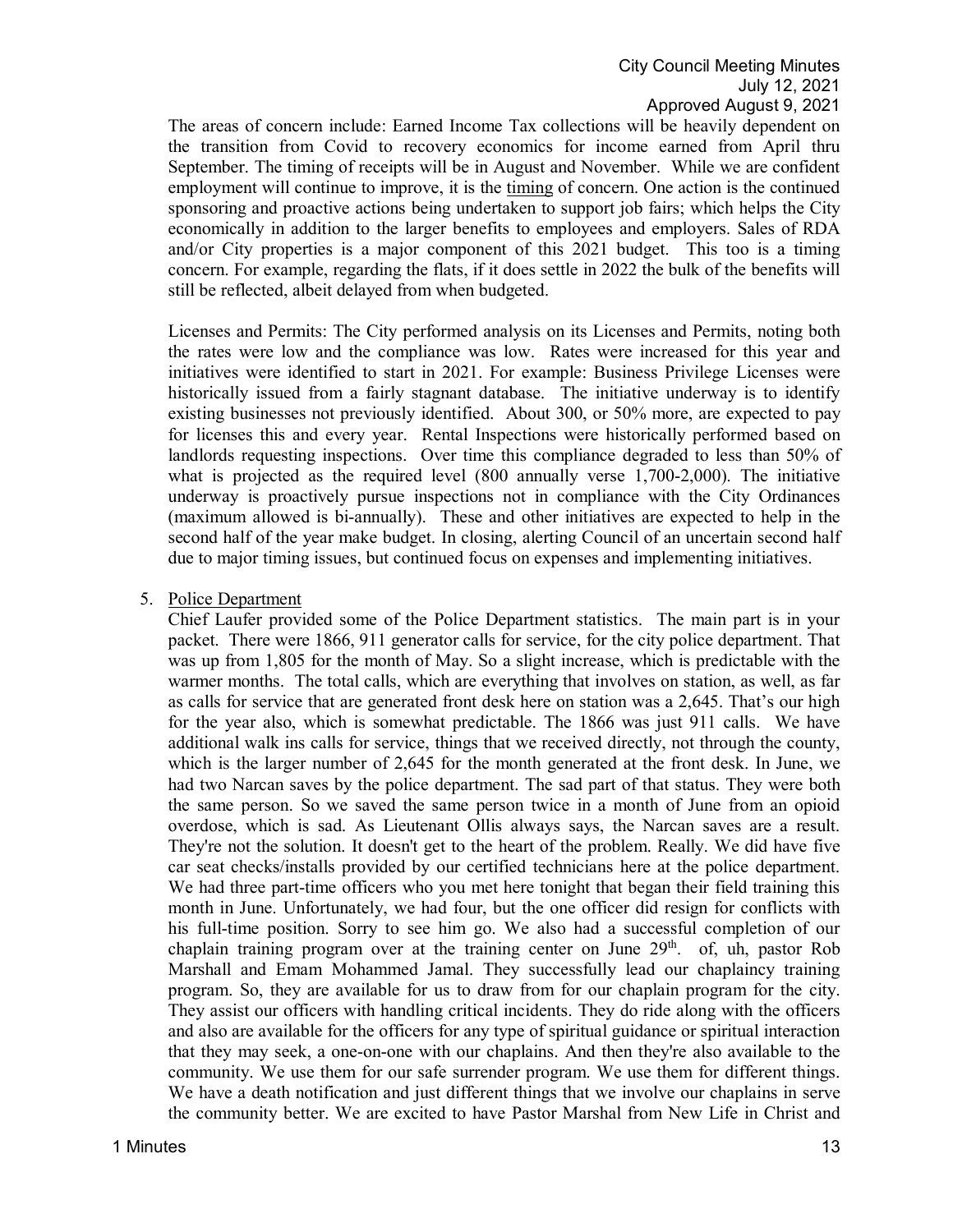Emam Mohammed Jamal. We participated in a race and Justice Task Force with the DA's office and the County FOP. Some of you were in attendance on June 21st, when we screened walking while black love is the answer. It was very well received. I think by everybody that was present, we look forward to some follow-up conversation. I know they're talking about a date for the end of July for some follow-up. A Follow-up meeting also to talk about what conversation generated from our first screening of that video. That was actually the second time that Lieutenant Ollis and I had seen the video and it was just as powerful the second time. Really? It was the first time.

Regarding the Fireworks going off in the City. We have had some discussion I know we're going to have more discussion about it. Several officers were out, you know, just sharing with our residents that it is illegal to have fireworks, but there was a concern that some of the fireworks were not only getting on the roof, some of our residents home, but cars and things like that. I think it, it comes down to just trying to continually educate that, you know, although several years ago, the Commonwealth of Pennsylvania legalized most, all consumer grade fireworks, which covers quite a bit are legal in the Commonwealth, but they are illegal in the City of Coatesville by ordinance. And they're also illegal under the Commonwealth law for setting them off within 150 feet of an occupied structure, which when you think about it, there's not many it's 50 yards. So there's not many places in the City of Coatesville where you're not within 50 yards of an occupied structure, maybe in the center of some of our parks. But once again, there's a city ordinance against discharging the fireworks within the city limits. So through education, we try to put out our PSA's or public service announcements or our Facebook page. I put out two messages trying to get the community on board with us. They are truly a public safety issue, because of the density of the city. And some of you may have seen in the news where there was an NHL goalie, professional hockey only for one of the NHL teams who was killed at a backyard barbecue party over the 4th of July, when a box of fireworks tipped over and a rocket discharged and hit him square in the chest and killed him. There's a professional athlete who Is dead now because of backyard fireworks. It is public safety issue. And I think the only way we're going to educate and change behavior is to continue to push that message out to our residents.

# **Citizens Hearings Non-Agenda Items Only (3 Minutes)**

### Derrick McComsey

Mr. McComsey stated it's been a really rough year. I probably haven't been out of the house much in a year and a half. I've lived in my home for 54 years. Some of you are aware in the past, I've had some cosmetic in structural complaints about the property. I'm attached to 116 Pennsylvania Avenue. In the past three months, they have only cut their grass when it was about four feet high and Codes cited them twice. The trash and high brush are still in the backyard and haven't been removed and that still is there. But the reason I'm here today is to let you know, I'm handicapped. I've been dealing with several other medical issues, since then I'm in pain every day. When I was released to go back to work in April, I've been working from home ever since some CF assistant to the CFO of my company. I've been there about 20 years. It's pretty high-pressure job. Like all of you have. The problem I'm having and I desperately need help with is the amount of excessive noise coming from the house that I'm attached to. That's got progressively worse over the past year to the point where I can't concentrate and do my job. I can't relax at night to watch TV. And I can't go to bed until about after midnight. 2:00 AM 3:00 AM because there's about 10 people in the house, four adults, other kids, and they just run amuck all night long, the walls shake my house shakes. I can't do my job. I can't do anything. This has nothing to do with summer break it's all year, it's gotten progressively worse and this was going on. And to top it off, this was Saturday night, midnight. If you can all see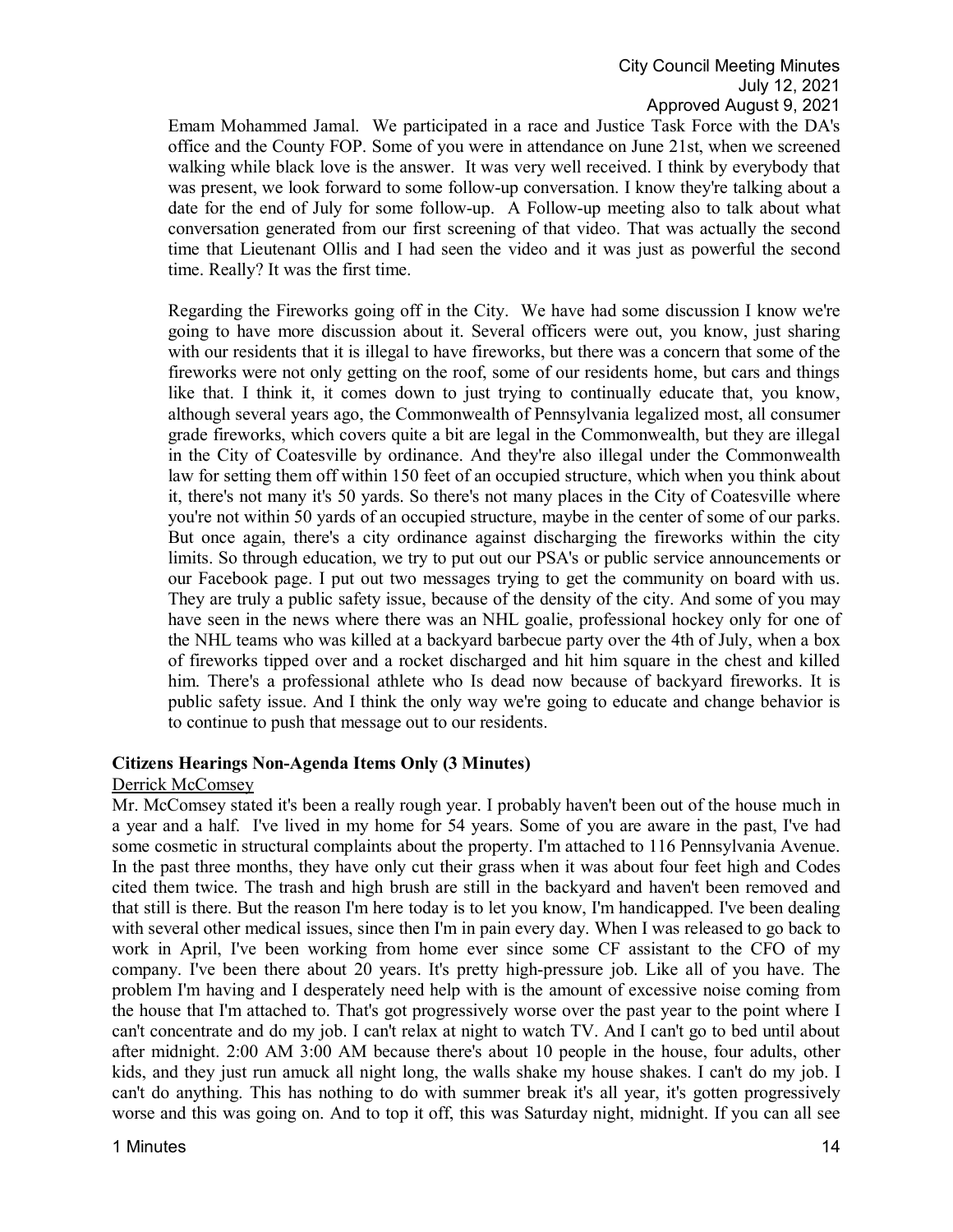this video of what's going on there, this is fireworks in the middle of the street and midnight, the whole family's on the porch, watching it. Everyone's in bed on Pennsylvania avenue between Walnut and Oak. And this is going on. This is going on in front of my house, five feet away from all of our cars of 20 feet away from our doorsteps. I'm fed up. Um, I have scorch marks on my car, calling out the police officer Corcoran was out there, wrote up a report, contacted them. I'm fed up, I'm losing my mind. I've been in my house 54 years and I'm begging anybody for help. They pretty much made my life a living hell and you know, I've had problems with this house, but every runner that's been in there since then has said on the best neighbor they've ever had. And these people I've asked them three times when they moved it very nicely. And the last comment I just said, could you please keep it down? And it was basically said, well, we pay a lot in rent. I guess that means we can do whatever we want. And um, I just wanted to let you know that we're 50% home ownership between Walnut and Oak. And when this happened on Saturday night, what you're doing here is the noise. This thing was shooting about two stories, high five feet away from all of our cars. And if that thing would have tipped over, if a car would have come up the hill, it would have been a disaster yet they're up all night. So everyone's going to be up all night. And they had all the kids on the front porch at a firework show when the rest of the neighborhood's in bed. And, my older neighbor said they might be leaving now because of this. And they'd been there 54 years. I don't want to leave this town. So that's it. I have a new flash drive for the chief, which officer Corcoran said to bring you with all the videos.

## Jaleah Bowman-Blanton

Ms. Bowman-Blanton stated she is a rising senior at the Coatesville Area Senior High School. I started Girl Scouts in second grade and I am now an Ambassador as a Girl Scout. I have earned my bronze and silver awards this upcoming year. I am hoping to obtain my gold award. I want to focus my project on the community I have known my whole life. The purpose of my presentation today is to ask for permission to conduct my project in my hometown for my gold award. The objective is to place a community fridge within city limits. Ideally 1<sup>st</sup> and 9<sup>th</sup> Avenue, the communities for just concept arise from the city's food boxes by Ash park on 3<sup>rd</sup> Avenue and in front of the dollar tree on 8<sup>th</sup> Avenue and Lincoln highway, which my family and I give to. This project is significant because it will allow the community to help others in a different aspect. The city refrigerator provides our residents access to chill foods, such as fruits, vegetables, pudding, jello, et cetera. The community fridge will be self-sustaining as local residents, businesses and organizations contribute to it. If approved one organization, I planted contact as the Chester county food bank. I appreciate you taking the time to listen to my presentation.

Vice President Green motioned to close citizens hearings on non-agenda items; Mr. Folks seconded the motion. Motion passed 6-0.

# **Special Events**

There were no special events at this time.

### **Council Comments**

Mr. Folks stated its good to be back inside. The Lord told me to stay still. That's why I haven't been on Facebook or really being out there. Please pray for me. I don't know what he wants me to do, but pray for me. Have a good evening.

Mrs. Hunt thanked everyone for coming out and hanging with us for the evening. I'm grateful for all that has taken place. Rich, I want to thank you for that honest financial report and making us aware before we get into the budget season. Thank you so much for that report. Again, I just want to thank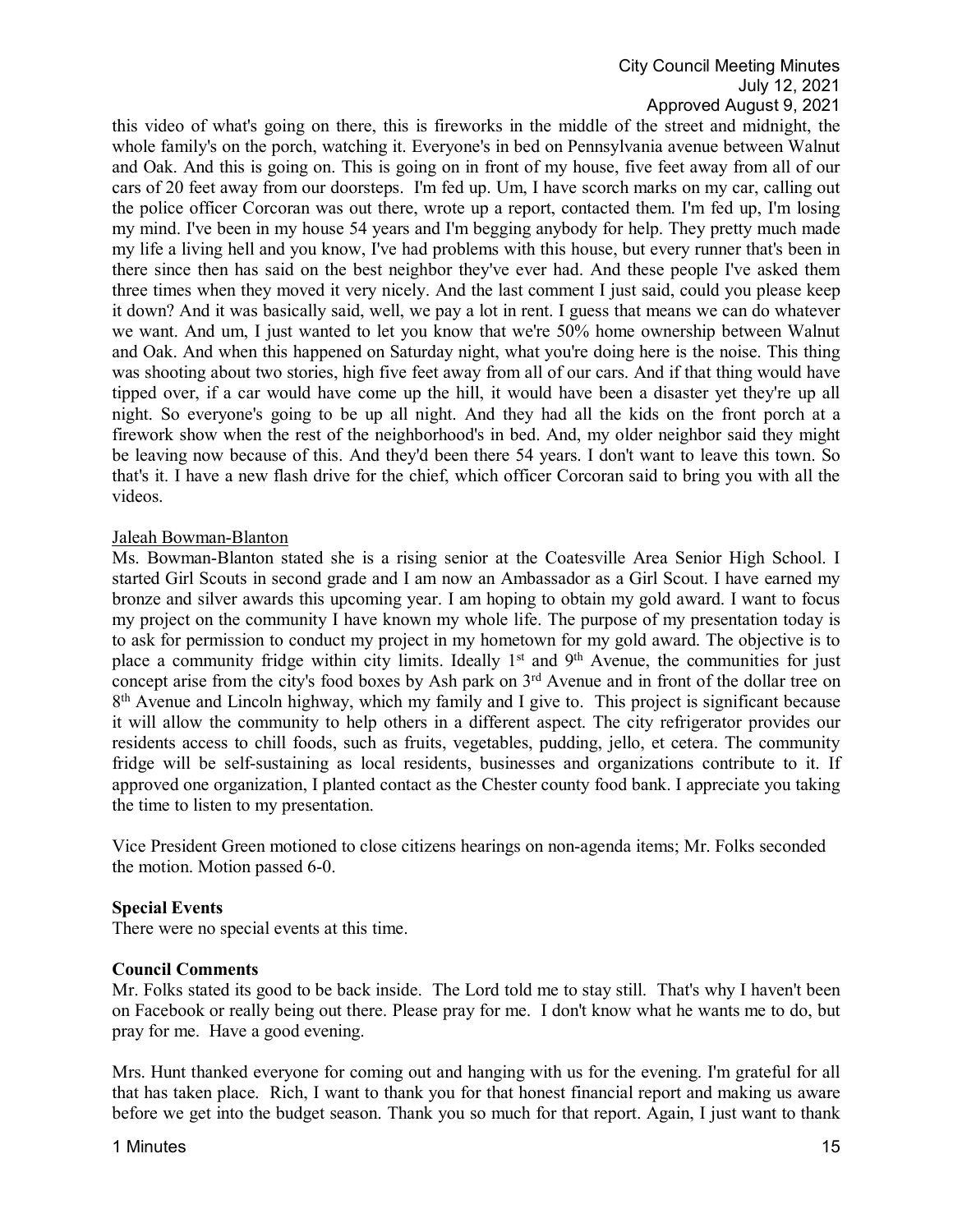all of our staff or leadership for all that you do to make the city run. To my colleagues, again it's always a pleasure to be with you and try to make some things happen for the city. I'm just excited about things that are happening and things that are going to happen. So, for you that come, encourage others to come so that they can see firsthand what we are doing and trying to do to improve the city. I do really, really, truly hope and pray that we can get something done with the homelessness that is, seems to be on a rise around here in our city. That really bothers me. I really hope that we can do something about it. And again, thank you all to our Police Department. And, thank you, sweetie for coming tonight and you'll talk to the great people over here that can make things happen for you. Okay. Alrighty. Have a good night and thanks again.

Ms. Al Amin thanked everybody for attending the meeting. It's been a long time. Richard, I want to thank you for that report because you know, I question all the finances. So, I appreciate seeing things ahead of time. If something needs to be tweaked or adjusted or that we can get it done before we have a major issue, because I think it's very important and we all work very hard, when you work very hard do our best to make sure that we get a balanced budget, which we were able to obtain last year. And I know that we can continue to do that. I think it's very important. I just look forward to working with my colleagues, the staff, and the investors and future projects that are coming to the city. Again, Susan, we're still waiting for your grand opening. I really look forward to that. I look forward to visiting the inside of your building and thank you for always being a part of everything that no matter what Coatesville does you show up. And, you really got on par to Coatesville stuff like, you know, give a personal, thank you to you for that. And I just hope everybody has safe travels. Thank you.

Councilperson Graves thanked everybody for coming out tonight and thank you to everybody who is going to rewatch this on YouTube. We have a lot of extremely exciting endeavors happening in Coatesville which is super exciting. I am a bus rider, so I'm very excited about SEPTA taking over the bus line. Things like public transportation needs to be kind of like obligate monopolies. And when there's not a company that has regulation from the state, they can just, they don't have any competition, so they can be as poorly run as they want without really having any consequences or accountability, which is what this community has had public transportation for a long time. This looks great. I hope the schedule can between buses can kind of close a little bit to maybe instead of every hour and 10 minutes, maybe every 45, but, it's a good start to even have a fast company that has the accountability with the state to provide good service because the community and those who take public transportation deserve it. There is a pre Narcan training and distribution this Friday at six at  $134$  North  $5<sup>th</sup>$  Avenue in the backyard, talking about assessable healthcare, medical assistance treatment, medical assistant treatment and harm reduction measures. And so that's free to the community. Anyone can come receive free Narcan and also free training on how to use Narcan and possibly save somebody from an overdose. I just invite the community to come out. Thank you.

Vice President Green thanked everyone for attending the meeting. Rich, of one of the things I built in your financial report, you know, the fact that our expenses are not still out of line. and that's the line [inaudible] and, um, you know, I seen a lot of things. I've heard a lot this year, people thanking council for a balanced budget. I just wanted to clarify that Council had not one input in that. That budget was put together by our Finance Department, our City Manager. I just want to say that because they put that thing together and you know, last year was a different kind of year. But when I look at what you gave me, you're giving us an alert, what our expenses are right there. It's this, that our revenues are coming in a little short. If we do some of these property sales we'll be fine. Like you said, it's about time. I do appreciate that you are back and letting us know, right now where we are. Susan, we appreciate you as always. I get excited when young people come and present ideas,